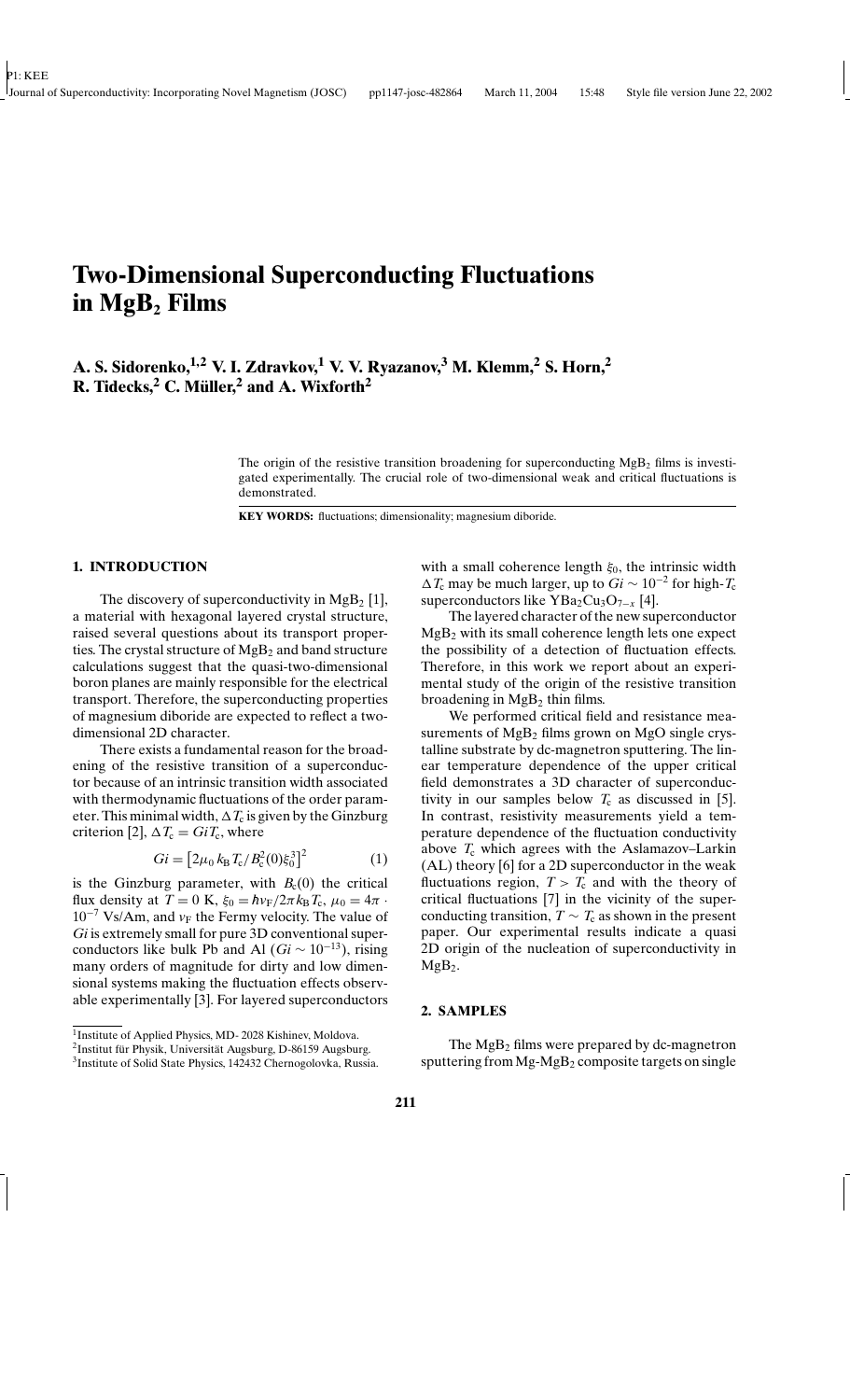crystalline MgO substrate using a two-step process. The substrate temperature was kept at  $200^{\circ}$ C during the process of sputtering and then raised up to  $600^{\circ}$ C, followed by an *ex situ* annealing. Details of the sample preparation are given in [5]. The X-ray diffraction study yields a (101)-textured structure of the films, SEM-characterization of the samples demonstrated a polycrystalline very smooth morphology of the films with ∼100 nm crystallites size. The resistive transitions *R*(*T*) in constant external magnetic fields were measured by a conventional four-terminal resistive method. The special procedure used for determination of the residual resistance,  $R_n$ , is described in detail in [5].

#### **3. RESULTS AND DISCUSSION**

Figure 1 shows the resistive transition *R*(*T*) at zero magnetic field of  $MgB<sub>2</sub>$  for one of the investigated samples. The transition width  $\Delta T_c$  is about  $0.7$  K ( $0.1R_n-0.9R_n$  criteron), demonstrating a high homogeneity of the film. In many works the broadening of the resistive transition of thin films and layered superconductors in zero magnetic field was interpreted in terms of superconducting fluctuations, rising in the vicinity of the critical temperature,  $T_c$ . The fluctuation or excess conductivity,  $\sigma' \equiv 1/R(T)$  –  $1/R_n$  strongly depends on the superconductor dimensionality, *D*.

For a 2D superconductor  $(D = 2)$  in the weak fluctuation region the excess conductivity  $\sigma' \sim$ 



**Fig. 1.** Resistive transition for a MgB<sub>2</sub> film (thickness  $d = 5.6 \,\mu\text{m}$ ). Weak- and strong fluctuation regions are marked as "a" and "b," respectively.



**Fig. 2.** Linear behavior of the fluctuation conductivity on 1/T in the weak fluctuation region, i.e. the upper part of the resistive transition, marked as "a" in Fig. 1. The solid line corresponds to the AL-theory for a 2D-superconductor, crossing the T-axis at  $T_c^{\text{AL}}$ (pointed by the arrow.)

 $(T/T_c^{\text{AL}} - 1)^{(D-4)/2}$  is reverse proportional to the temperature

$$
[\sigma'(T)]^{-1} = (R_n/\tau_{\rm AL}) (T - T_{\rm c}^{\rm AL}) / T_{\rm c}^{\rm AL}
$$
 (2)

where  $\tau_{AL} = (R_n^{\square}e^2)/16h$  and  $R_n^{\square}$  is the sheet resistance of the film [6].

Figure 2 presents the results of Fig. 1 in the  $(\sigma_n/\sigma')$  on *T* plot, indicating that the resistive behavior of the  $MgB<sub>2</sub>$  film is caused by superconducting fluctuations according to Eq. (2). The fit of the experimental results in Fig. 2 by Eq. (2) gave us the values of  $R_n^{\square}$  and  $T_c^{\text{AL}}$ . The intersection of the linear fit, according to Eq. (2), with the *T*-axis gives the critical temperature  $T_{c}^{\text{AL}} = 36.77 \text{ K}$ , higher than the middle-point value of  $T_c^{0.5R_n} = 35.67$  K as a result of the critical temperature shift due to fluctuations.

Figure 3 shows the results of Fig. 1 in the  $ln(\sigma_n/\sigma')$ on *T* plot. According to the theory of critical fluctuations [7] in the vicinity of  $T_c$  for a 2D superconductor an exponential behavior of the fluctuation conductivity is expected, with

$$
[\sigma'(T)]^{-1} \sim R_n \exp[-(1 - T/T_c)/Gi] \qquad (3)
$$

The solid line in Fig. 3 is the best fit of the experimental data to Eq. (3). From the inset of Fig. 3, we get the slope  $B = 1/Gi = 76.3774$  yielding the value  $Gi =$ 0.013 for the Ginzburg parameter. This value results in the resistive transition width  $\Delta T_c = GiT_c = 0.47$  K which is in a good agreement with the experimental value of  $\Delta T_c = 0.7$  K, mentioned above.